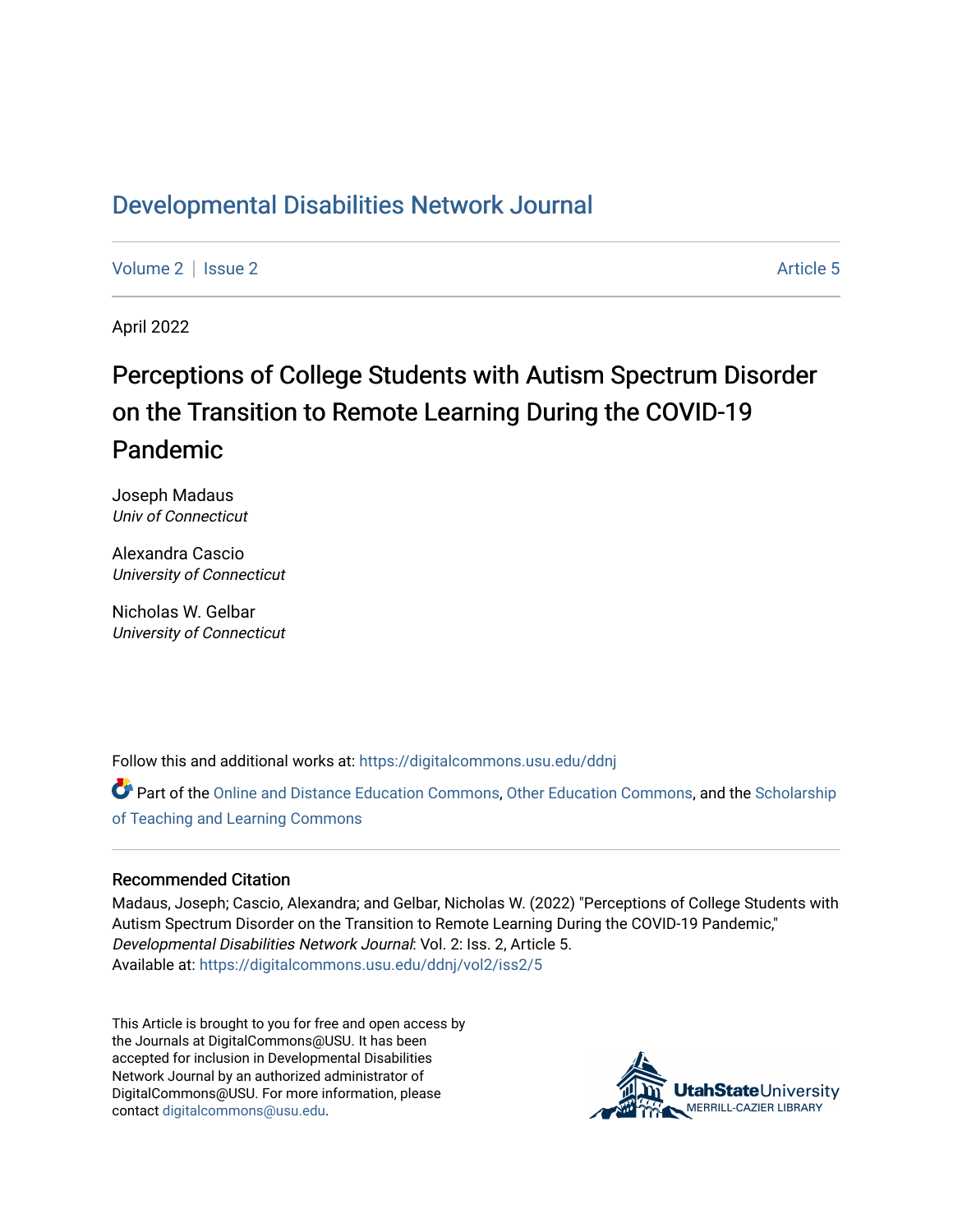## **Perceptions of College Students with Autism Spectrum Disorder on the Transition to Remote Learning During the COVID-19 Pandemic[a](#page-1-0)**

Joseph Madaus, Alexandra Cascio, & Nicholas W. Gelbar University of Connecticut, Storrs, CT

## **Abstract**

*COVID-19 caused a major shift in how college students, including those with disabilities, received their education during the Spring 2020 semester. The rapid shift to remote learning resulted in new challenges, but also some benefits for students. This study presents the results of open-ended responses of a cohort of 31 students with autism spectrum disorder (ASD) who were part of a larger study and enrolled in very competitive to highly competitive institutions (as rated by U.S. News and World Report) during the Spring 2020 semester regarding their experiences—both positive and negative—in shifting to remote learning. The students described advantages (including personal and academic benefits) with remote learning as well as disadvantages. These problematic areas included the structure and infrastructure of course delivery, environmental factors, social factors, and personal factors. Specific examples of each are presented to help richly capture the experiences of these students during an unprecedented period in history.*

## **Plain Language Summary**

*COVID-19 required most college students with autism spectrum disorder (ASD) to take their courses remotely during the last part of the Spring 2020 semester. This resulted in both benefits and challenges for students. Thirty-one college students with ASD described their experiences and what went well and what were challenges. Advantages included more convenient schedules. Challenges included taking courses online, learning at home, and less chances to talk to teachers and peers. We provide comments from the students that describe their experiences during this unique time.*

Students with disabilities constituted 19.4% of all undergraduate students in American colleges and universities in the 2015-2016 academic year (National Center for Education Statistics, 2019) and those with autism spectrum disorder (ASD) are reported to be an increasing subcohort within this group (Dijkhuis et al., 2020; Hillier et al., 2018; Van Hees et al., 2015). The most recent available national data related to students with ASD in college comes from two sources. The National Longitudinal Transition Study-2 (Sanford et al., 2011) reported that 46.6% of students who received special education services under the ASD category went on to some type of postsecondary institution, more often to a 2-year school (32.6%) than to a 4-year school (20.4%). The U.S. Department of Education (2017) reported similar numbers with 33% of students

<span id="page-1-0"></span><sup>a</sup> Correspondence concerning this article should be addressed to Joseph W. Madaus, Neag School of Education, 249 Glenbrook Road, Unit 3064, Charles B. Gentry Building, Storrs, CT 06269-3064. Email: [joseph.madaus@uconn.edu.](mailto:joseph.madaus@uconn.edu) 

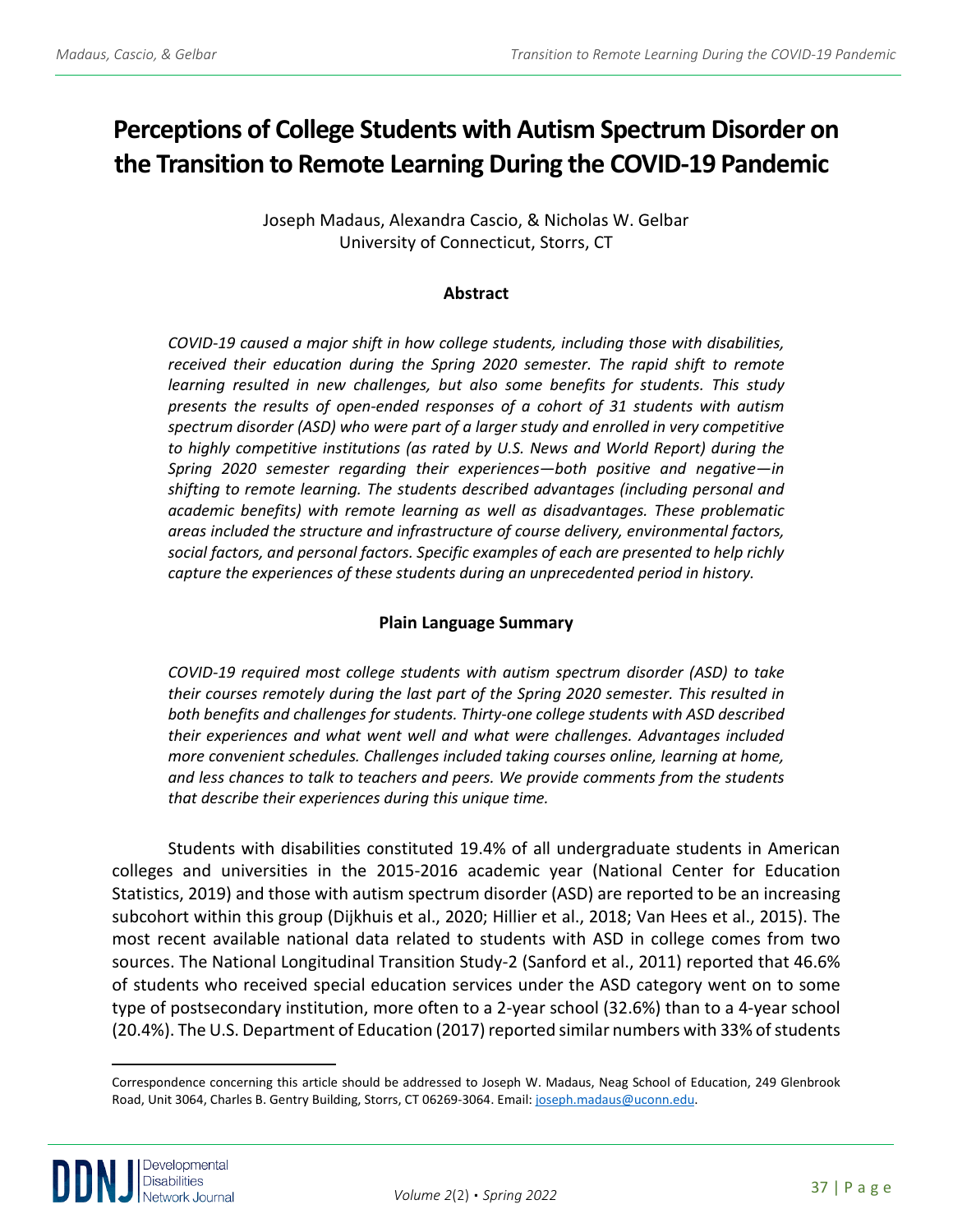with ASD who graduated from high school attending a 2-year school and 20.9% attending a 4 year school in 2013.

The extant literature notes that college students with ASD are likely to face academic and nonacademic challenges in college that can more often lead to unsuccessful outcomes than for their peers (Bolourian et al., 2018; Cox et al., 2017; Dijkhuis et al., 2020). Reis et al. (2021) interviewed 40 college students with ASD. Participants reported that difficulties with mental health issues, time management and organization, and unclear instructional delivery by instructors were the major barriers to their academic success. They also noted that they responded more effectively to instructors who were passionate about their content area and were empathetic to student needs.

Given that this was the context prior to the switch to remote learning in March 2020 necessitated by the COVID-19 pandemic, it is important to consider how students with ASD were impacted by this shift. It was estimated that over 96% of postsecondary institutions in the U.S. transitioned to remote learning during the Spring 2020 semester because of the pandemic (College Crisis Initiative @ Davidson College, 2021), and moreover, this was a rapid shift that took place within a few weeks (Madaus et al., 2021).

Several studies and nonpeer-reviewed articles have been published over the past year that explore the experiences of students with disabilities during this time period, but none have examined the perceptions of students with ASD specifically. The Association on Higher Education and Disability (AHEAD) from the U.S. surveyed their members (i.e., staff at disability service offices; Scott & Aquino, 2020) and found that their members perceived that online learning was more difficult for students with disabilities versus the general population of students during the Spring 2020 semester—immediately after the shift to remote learning. A follow-up investigation of this group reported that disability service professionals perceived that those students were having less difficulty during the Fall 2020 semester (Scott & Aquino, 2021).

The change in instructional delivery also brought changes in the types of accommodations needed and received by students with disabilities as well as in the environment in which students worked (Lalor & Banerjee, 2021; Madaus et al., 2021). Kunkes (2020) and Zhang et al. (2020) conducted surveys of college students with disabilities at specific institutions and both reported that students indicated that their needs for accommodations changed in the remote learning environment. Zhang et al. also found that students with disabilities reported having high levels of distress and anxiety during the Spring 2020 semester. These findings were echoed in a sample of Irish college students with disabilities—the majority of whom disagreed with an item that said they were coping well with the shift to remote learning (AHEAD-Ireland, 2020).

Madaus et al. (2021) surveyed 334 college students with disabilities from across the U.S. Similar to the previously cited research, the students in this sample indicated that they required a shift in their accommodation needs. They reported feeling supported by their instructors and the staff they work with at the disability services offices. They also noted that family demands (i.e., working from home or caring for family members) negatively impacted their learning during the shift to remote instruction.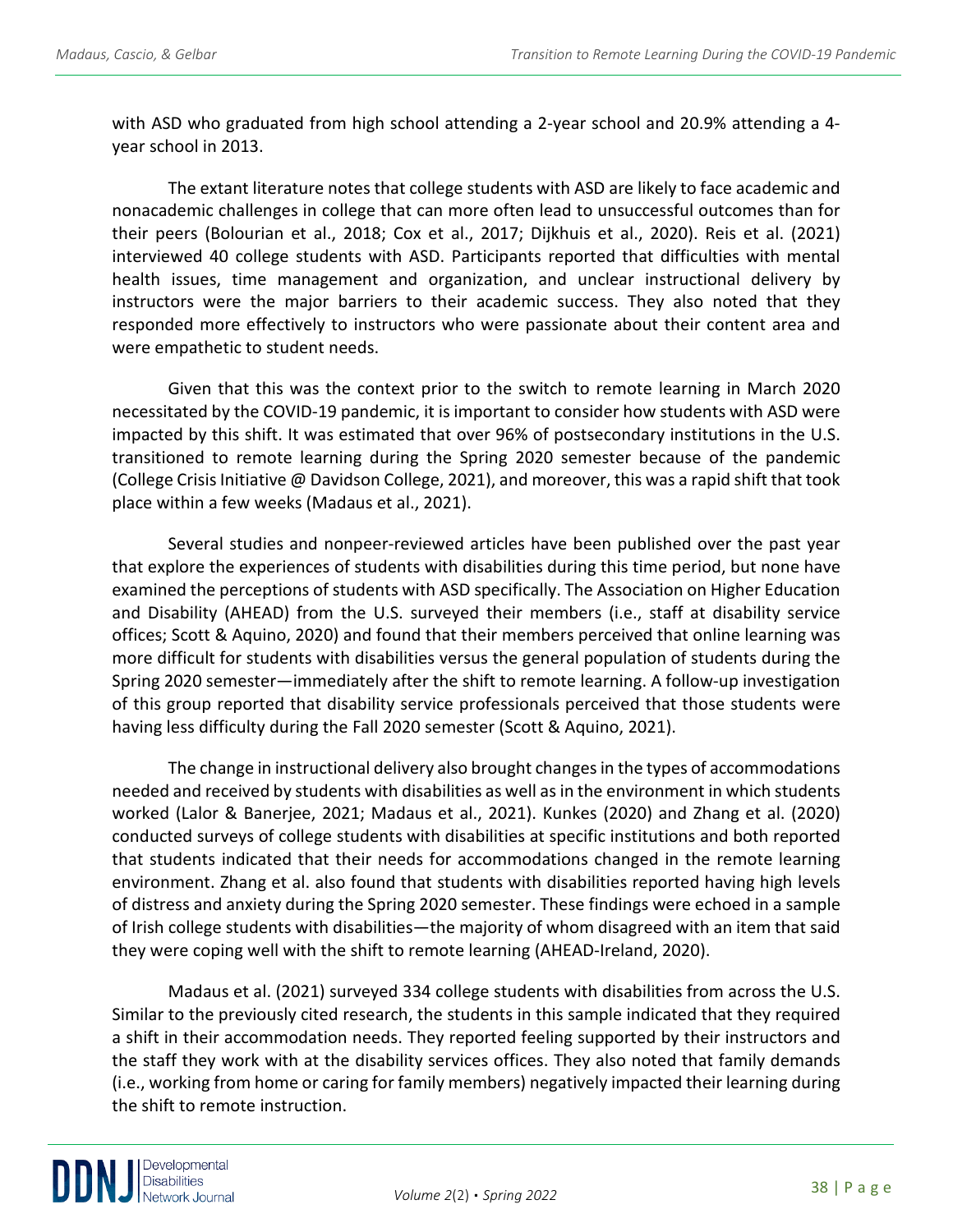Given the increasing numbers of college students with ASD and their previously noted unique academic and nonacademic experiences, it is important to understand these perspectives during this unique historical moment. Thus, this study captured the perspectives of a sample of 31 (*N =* 31) college students with ASD, who were participating in another study about the experiences of college students with ASD, and who completed pen-ended written response related to their experiences in the Spring 2020 semester during the switch to remote instruction.

#### **Methods**

The current investigation expanded upon the research of Reis et al. (2021), who interviewed 40 academically talented college students with ASD. Institutional Review Board approval was received to conduct the investigation, and recruitment emails were sent to the accessibility services office at very competitive to highly competitive postsecondary institutions. Interested students needed to meet the inclusion criteria, which included (a) the student was in college or was a recent graduate; (b) had been diagnosed with ASD by a K-12 school, a clinical psychologist, or psychiatrist; (c) was receiving services from a college accessibility services office on the basis of ASD; and (d) had a history of being identified as a gifted or talented student in K-12 education or of participating in a gifted education program. Each student also agreed to participate in any follow-up questions that emerged. Participants provided informed consent and were provided with a \$20 gift card after the interviews were completed.

As noted, 40 students with ASD who were enrolled in or were recent graduates of 4-year postsecondary institutions located in Western, Midwestern, and Northeastern states participated in either face-to-face or virtual interviews about their high school and college experiences. Each of the institutions was rated as a top college or university in the U.S. in the *U.S. News and World Report* (2021) *Best National University Rankings*, and eight were private schools and two were public schools. A profile of the total sample of students interviewed in the parent study indicates that 22.5% were first-year students, 12.5% were sophomores, 20% were juniors, 15% were seniors, and 10% were graduate students. An additional 20% were in-between years in terms of academic credits earned at the time of the interviews. Each of these students were registered with their campus disability support office as a student with ASD.

As part of the parent study, a follow-up electronic questionnaire was sent to all 40 participants interviewed. Given that the time frame overlapped with the Spring 2020 semester, the following open-ended questions were added.

- During the Spring 2020 semester, what were your experiences with the transition to online learning?
- What benefits or advantages did online learning offer you?
- What barriers or disadvantages did online learning offer you?

#### **Present Sample**

Thirty-one students (of the 40 students contacted) responded to this questionnaire,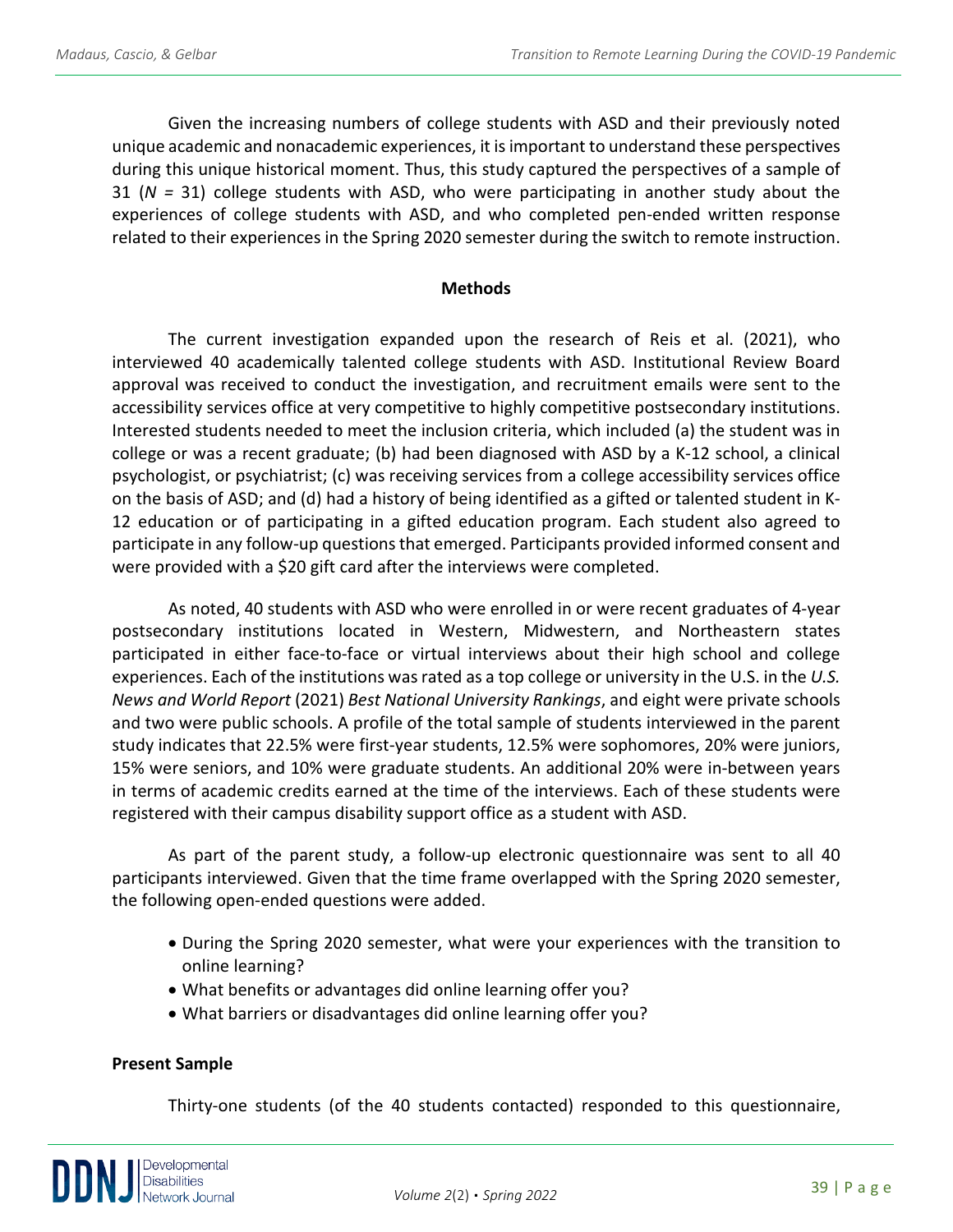which represents 78% of the students who participated in the parent study. Of these, most identified as male (58%), followed by those identifying as female (32%), and non-binary (10%). Twelve percent of the respondents indicated having a disability in addition to ASD. The students ranged in terms of class standing, with 19% reporting as first-year students, 7% as sophomores, 16% as juniors, 19% as seniors, and 10% as graduate students. An additional 26% of the students were in-between one of these class standings credit-wise, and one student (3%) was a recent college graduate. Twenty-six out of the 31 students (87%) indicated majors in the following areas: STEM (e.g., civil engineering, software engineering, computer science, physics, psychology, pathobiology, atmospheric science); business (e.g., journalism, economics, business analytics, digital media and design, management information systems); or liberal arts (history, creative writing, dramatic writing). The remaining students did not indicate a declared major. As noted, 78% of the students who participated in the full-interview parent study responded to the followup survey and the demographics of this subsample were representative of the whole sample of 40 students. Thus, we consider this subsample to be acceptable as this was an exploratory study that sought to assess how a sample of college students with ASD responded to the transition during the rapid shift to online learning in the spring of 2020.

#### **Data Analysis**

Data analysis followed the guidelines suggested by Braun and Clarke (2006). The first two authors began the analysis by independently doing a broad reading of each response and identifying common statements. As Braun and Clarke described, they "generated an initial list of ideas about what is in the data and what is interesting about them" (p. 88). They then collaborated to identify and define specific codes and subcodes over three rounds of review and discussion and a final set of codes and subcodes was established. The data from the respondents were then entered into Dedoose, a qualitative data analysis software program. The two authors independently coded each response using the determined codes and subcodes. Discrepancies were identified and the two authors met and resolved each. The third author conducted a reliability check with 25% of the excerpts. A Kappa of .65 was calculated, which is within accepted guidelines (Syed & Nelson, 2015). A frequency analysis of each code was conducted, and the codes were re-examined and, in some cases, collapsed into other codes if there was insufficient data to support them as a unique code. Two broad themes emerged: (1) benefits of remote learning, and (2) drawbacks to remote learning. Within each, subthemes were identified and described, as described below. A thematic map of the data is shown in Figure 1.

#### **Results**

## **Benefits of Remote Learning**

Student comments that described the benefits of remote learning clustered into two subthemes—personal benefits and academic benefits.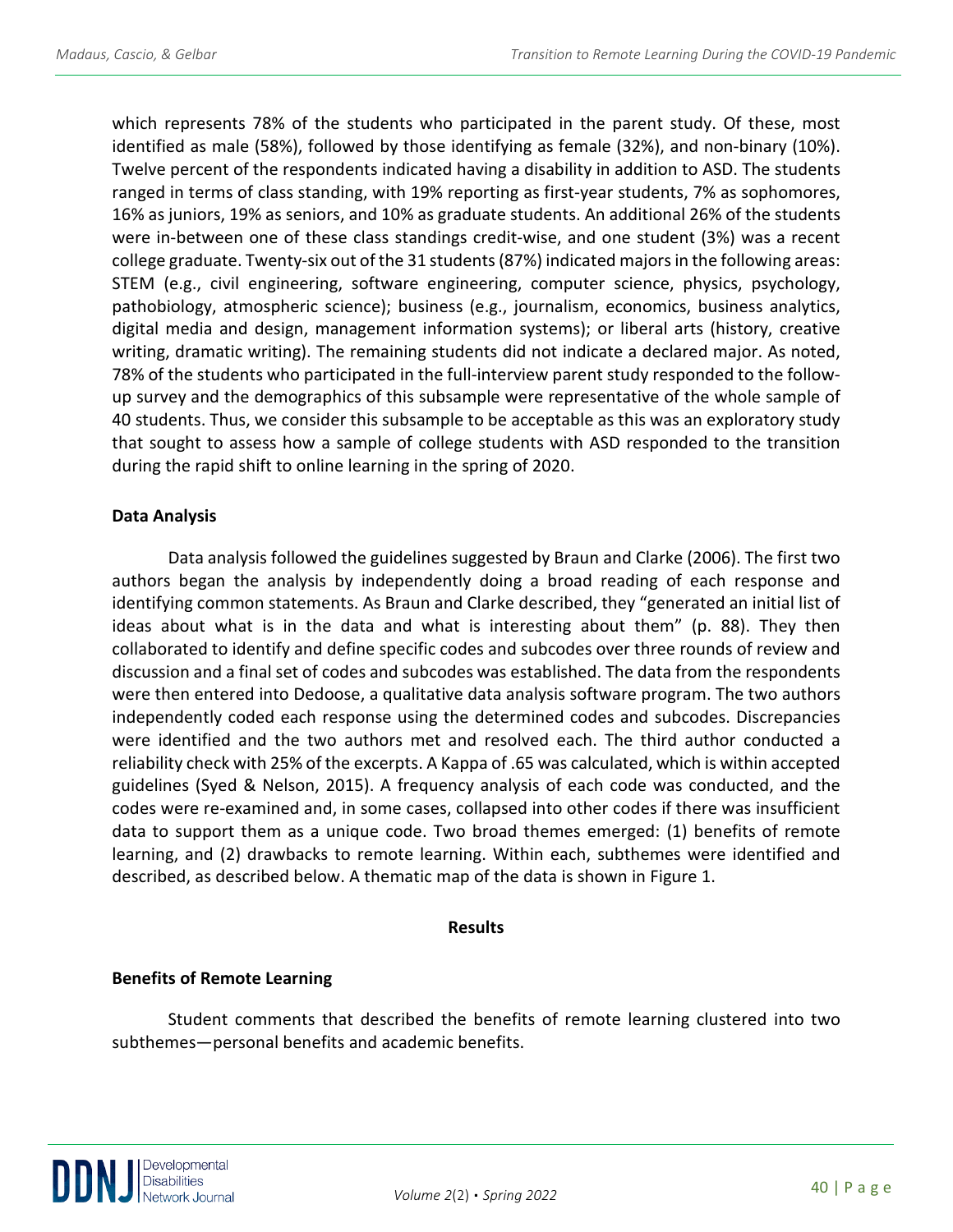## **Figure 1**

## *Thematic Map of Experiences During Remote Learning*



## *Personal Benefits*

In terms of personal benefits, the most commonly mentioned advantage of remote learning was the convenience (*n* = 12). For example, students described being able to get ready for class quickly, with less preparation, and being able to better set their own schedule to study with the extra time. A male student wrote, "I had a lot more time to study because I wasn't walking back and forth, looking for food, looking for a place to study between classes, or trying to recover from anxiety." A female student wrote, "It was nice to not actually have to drive to campus and park and take the shuttle first thing in the morning." Another male student described that "I was having sleep problems during the semester, which made it hard to attend class but having it online made it much easier to participate in class."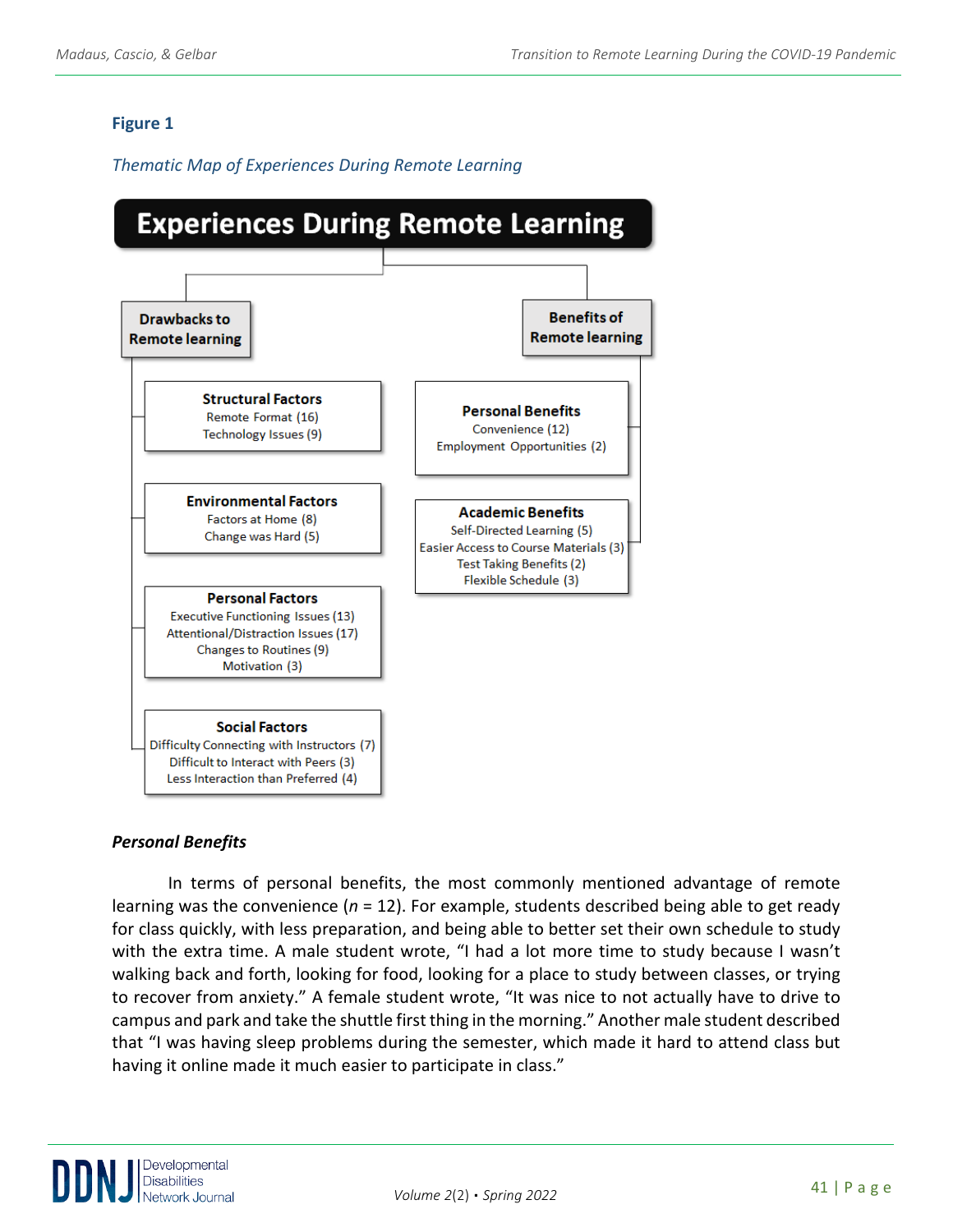## *Academic Benefits*

The most common academic benefit to remote learning, cited by five students, was that remote learning allowed them to self-direct their learning and one student described that he was able to "target my studying to the time of day when I felt most alert." A male student from a 4 year postsecondary institution wrote, "I felt like I could do assignments more freely and in my own time. I didn't feel as pressured to do things at an incredibly fast pace." Another male student wrote, "I enjoyed having the opportunity to devote time to individualized learning without fear of distraction."

Three students commented on the benefits afforded by having a more flexible schedule, with one male student stating, "I found it much easier on my schedule since due dates were much more flexible and I was able to do my schoolwork in accordance with my schedule." The same student wrote, "I took up a part-time job, and I found the online format was easy to work around with my part-time job."

Other benefits related to notetaking and testing. Being able to access recorded lectures to watch at any time and having access to online notes was noted by three of the students. One male student stated that "it was nice to be able to watch lessons without having to be there all the time and make my own schedule for completing work." Two students commented on benefits of taking exams remotely. As a female student wrote, "online exams were more comfortable for me than in-person exams."

## **Drawbacks to Remote Learning**

The student responses also described drawbacks or disadvantages to remote learning. These clustered into four subthemes: (1) structural factors, (2) environmental factors, (3) student personal factors, and (4) social factors.

## *Structural Factors*

Issues that we considered structural centered on such things as the format of remote courses, technology, and dealing with the transition from face-to-face instruction to remote learning. For example, 16 students specifically described how remote learning was more challenging and that the format interfered with their learning, especially when course structure and expectations changed. Some students mentioned specific content areas, such as art, acting, painting, music, dentistry, second language classes, and courses with group work that were more challenging remotely than face-to-face. A male student from a 4-year postsecondary institution wrote, "Some barriers I encountered were consistent changes in curriculum, which was difficult since I do have difficulty adjusting and adopting to sudden deviations from a routine." Another male student from the same 4-year postsecondary institution described,

*I* certainly know that *I* have an incredibly difficult time learning online compared to in a *classroom, particularly when a professor merely posts videos or PowerPoints (sic) or uses some other format that completely loses the interactive experience of learning.*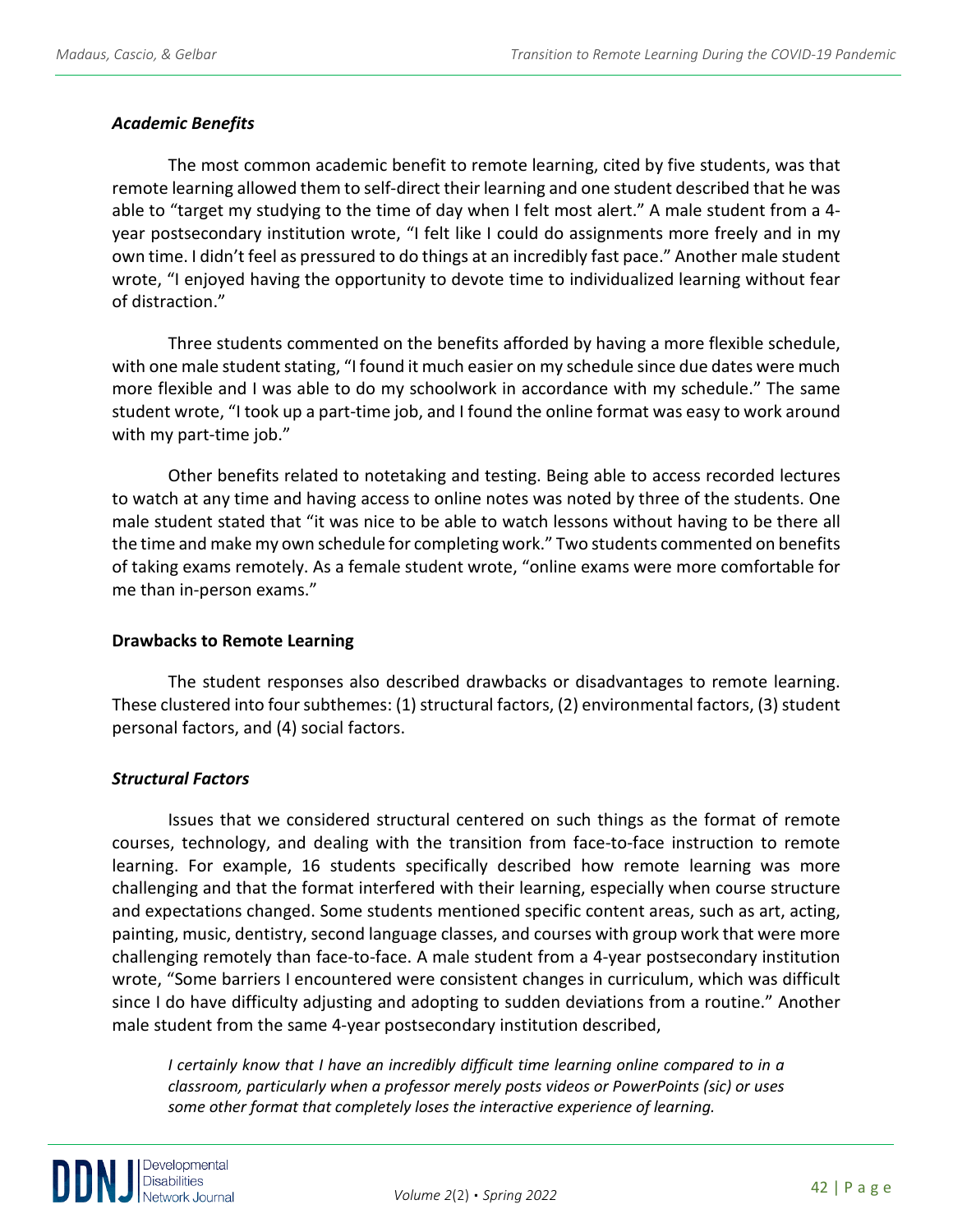One student explained that the rapid shift also impacted instructors, which in turn impacted students, stating:

*Most of the issues with the online learning were that the teachers were thrown into this as fast as the students were, so they had to scramble to figure out how to teach online just as we were scrambling to learn.*

Nine students commented on issues with technology that negatively impacted their learning. These tended to center on internet connections, and as a male student described, "The biggest transition was that our new songs could no longer be performed live, as no two bandwiths (sic) on zoom are created equal." Students also commented on the impact of technology issues impacting social interactions. As summarized by a male student, "Internet issues often made online calls a bit difficult."

#### *Environmental Factors*

A number of students expressed that they experienced challenges leaving the campus environment and returning home (*n =* 8). Some noted that home is where they would normally relax and that it was harder to focus and do work there. One male student wrote, "I found I was having a hard time being as productive working at home as I was at school. It was easier to work faster versus at home." But other students described that the home environment itself created the challenge. This included having space to work, and also family situations that impacted learning. As one female respondent stated, "It was harder to get extra help if needed because of all the chaos going on (especially whilst also living in a turbulent household)." Another female student commented "It was pretty awful for me, because my family is very large, and it was hard to focus on school."

#### *Personal Factors*

Perhaps the most commonly described drawbacks centered around the student specifically, and issues with attention and being distracted (*n* = 17). One student wrote, "I became too easily distracted in the familiar environment," while another stated, "It did also mean that I had less impulse control, as I could access the internet whenever I wanted during class hours." One female student wrote that "I kind of have a Tetris addiction, and I'd be tempted to play or surf the web instead of listen." A male student described:

*The biggest disadvantages was [sic] what I would call P.Q.S. "pandemic quarantine syndrome." I actually had significant time to watch Netflix and catch up with friends and especially old high school friends that I never had before. While this did not impede my work flow and output, it definitely [sic] productivity harder and also more draining.* 

Thirteen of the students described the impact of executive functioning skills (most commonly around time management) on their learning in remote environments. One student stated, "My time management was worse than it was with in-person classes, the long class times were monotonous." A male student from a 4-year postsecondary institution described that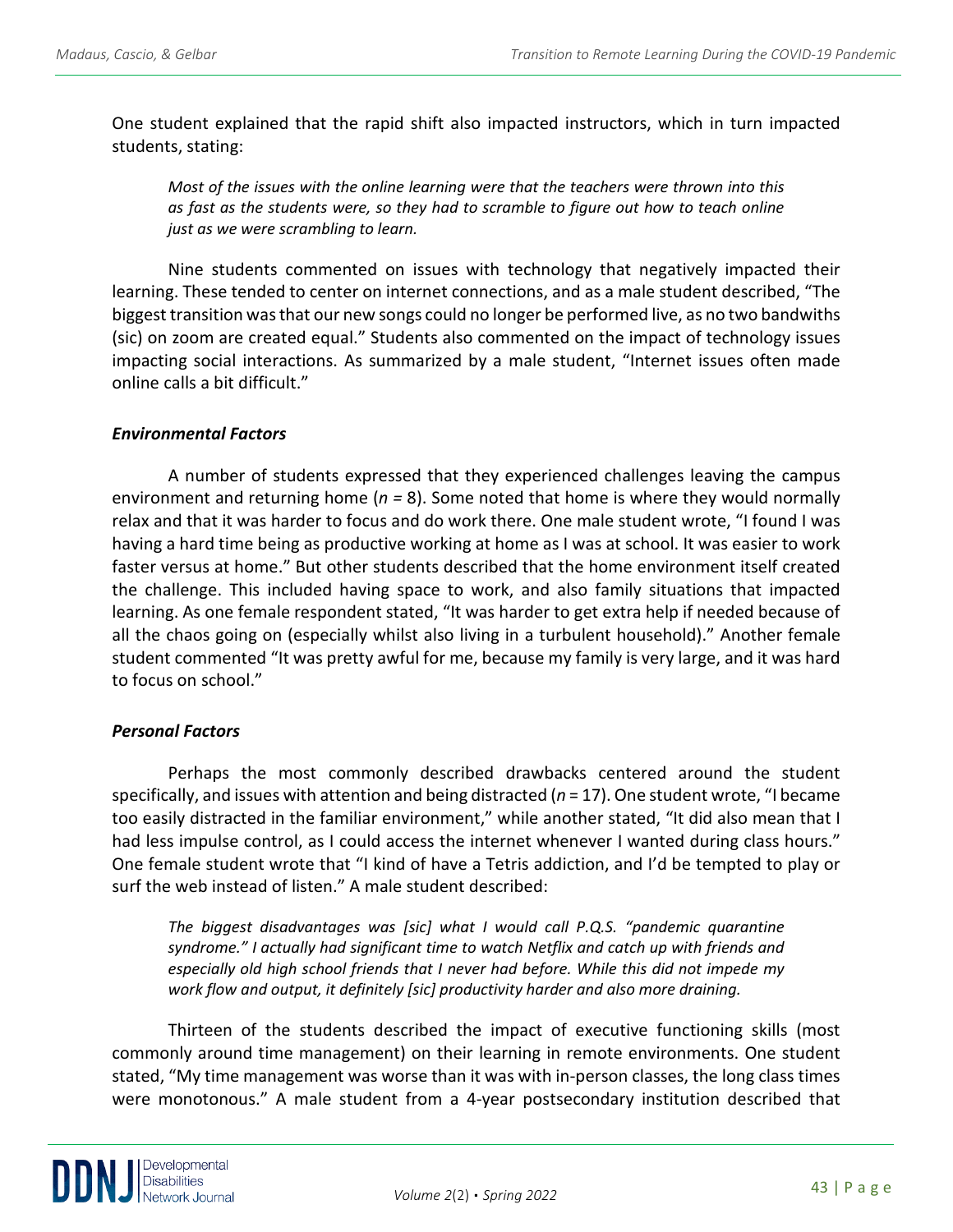"Online learning was harder in some ways because different classes had different deadlines and I had a hard time remembering when they all were."

Nine students described challenges dealing with changes to their routine. One student stated, "I hated having to live at home again instead of campus, as I had just gotten done acclimating to being on campus and then I had to transition again and live at home." Another wrote, "I was in the grove [sic] of things on campus. My routine was set in stone. I felt very independently driven. At home I had to readapt everything routine wise."

## *Social Factors*

Students commented on the drawbacks of not being able to interact or communicate with their professors and peers. Seven students focused on not being able to obtain the live time support and answers to questions that are available in face-to-face learning. This included not receiving answers to emails and having professors with inconsistent office hours. One female student from a 4-year postsecondary institution summarized these concerns this way, "I also did not have professors readily available, as they now had to do more at home with their own families and children, which I understand entirely, but was frustrating as a student." Another female student stated, "The barriers I faced were emailing professors and not getting answers to questions about assignments in a helpful way. Sometimes, the professors only respond to emails once per day, then the next thing you know, it's exam day." Another noted, "Office hours with instructors moved around frequently and the Zoom links would change from time to time, which led to some initial frustration. All in all, it was an interesting experience."

Social interactions with peers were also noted as a challenge by three students. One female student commented that online learning "did not allow me as much connectivity with my peers as I would have liked." The other two students commented on the impact of lack of connection on group projects. As one female student wrote, "Group assignments became harder because I actually had to contact other students who I didn't really know."

#### **Discussion**

To the authors' knowledge, the present study was one of the first to explore the experiences of college students with ASD specifically during the shift to remote instruction during the Spring 2020 semester. Studies of heterogenous samples of students with disabilities collected during the same period noted that students indicated that they needed different accommodations in online environments (Kunkes, 2020; Madaus et al., 2021; Zhang et al., 2020). The students in the present study did not comment on their accommodations specifically but many discussed how the environment (both the space in which they completed work and the remote learning environment) impacted their learning. For example, many participants noted that working from where they lived was challenging as they found it difficult to relax. They also reported more distractions in this environment, a finding echoed in research conducted with heterogenous samples of college students with disabilities (Madaus et al., 2021).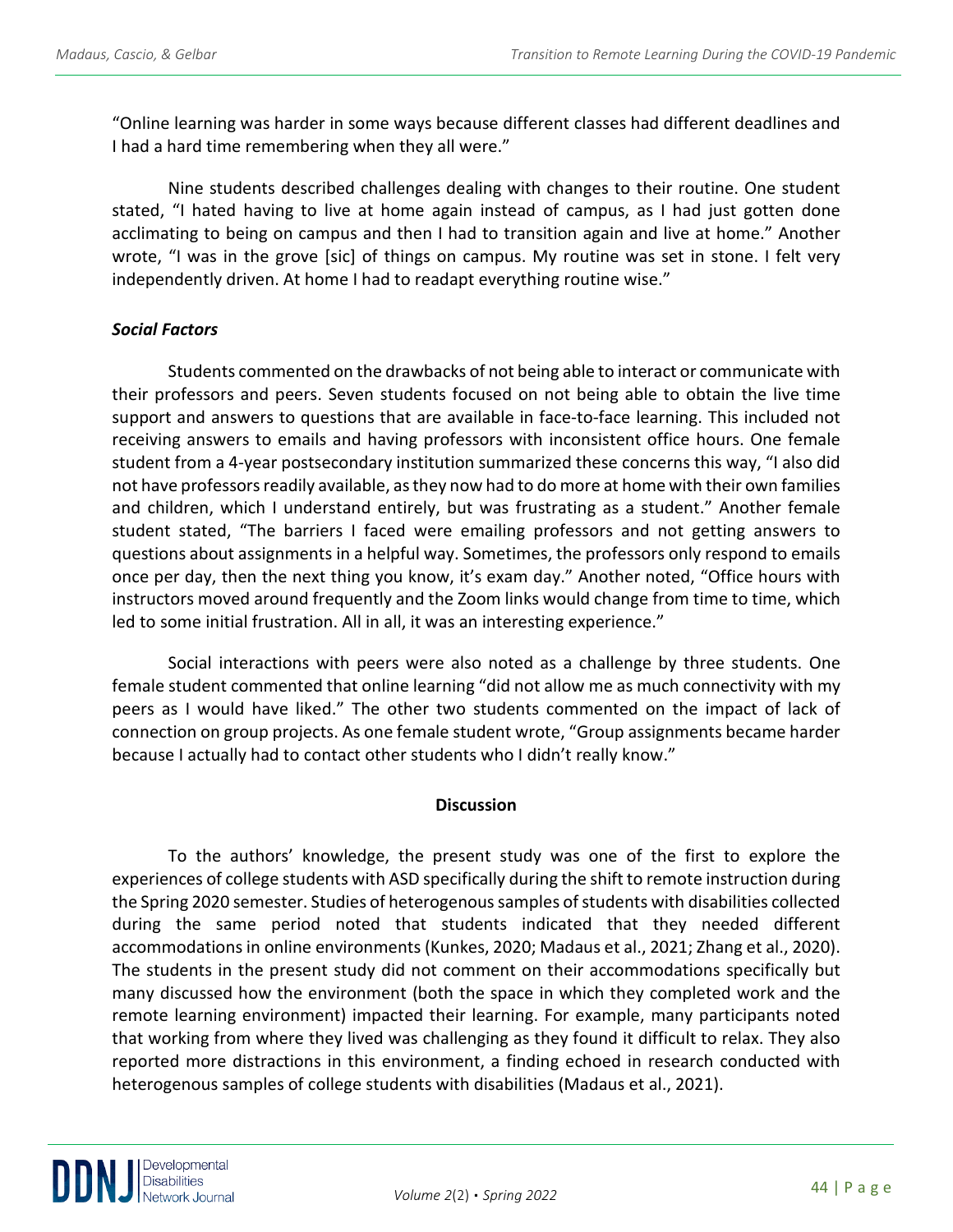The students who participated in this investigation were clear that there were some advantages to remote learning; namely the convenience of being able to work with a more flexible schedule and at a pace that was more self-directed. While this may be in part due to the way the prompt on the electronic questionnaire was worded, this finding echoes the results of Madaus et al. (2021) whose sample reported on the convenience of remote learning in terms of self-scheduling and pacing. Madaus et al. also found that students felt their instructors effectively communicated with them but did not feel as connected to their instructors or other students in the remote learning environment. The students in the present study also noted feeling less connected and experiencing social difficulties in the online environments. College students with ASD have been reported to have social challenges also in the traditional instructional paradigm. Hillier et al. (2018) stated that the students in their sample faced issues with loneliness and social isolation, and both Bolourian et al. (2018) and Van Hees et al. (2015) noted that college students with ASD described a need for social interactions—exhausting as they may be. Regardless of the challenges, the students in the present study were clear that not being able to interact face-toface with instructors and to socialize with their friends and peers was a detrimental experience.

Many students (*n =* 13) in the present study reported issues with executive functioning; specifically, most often regarding time management, changes to routines, and self-scheduling. This is perhaps not surprising given that literature about college students with ASD often describes difficulties in these areas during traditional instruction paradigms in college (Bolourian et al., 2018; Hillier et al., 2018; Van Hees et al., 2015). Therefore, early and frequent emphasis and practice in areas related to time management, setting realistic goals and work deadlines, and work completion should be a key part of secondary transition planning, and when possible, in postsecondary environments via freshmen seminar courses and other academic support initiatives. As colleges offer more remote learning options in the future, it will be important for administrators and instructors to be aware of and address the structural issues that students experienced in the Spring 2020 semester, namely having clear and stable course structure and expectations, with technologies that are consistent and accessible and that allow for timely interactivity among instructors and students.

## **Implications**

Some of the common challenges faced by college students with ASD in traditional learning settings were perhaps exacerbated by the rapid change to remote learning. Students who relied on routines to help manage academic demands found these thrown off and having to develop new ones in familiar settings. However, these familiar settings often led to other distractions. As students begin to transition back to face-to-face instruction, it will be useful for service providers and other college student affairs personnel to assist them in reidentifying and re-establishing routines and organizational plans that best help the students to readjust. It might also be useful to assist students to re-examine and re-establish social networks and activities that can help them connect with both their instructors and peers. The respondents also noted some advantages to remote learning as they also discussed the benefits of being able to structure their learning and at work at times that were convenient and more productive for them. These types of executive functioning skills can be taught to students and can be of long-term benefit.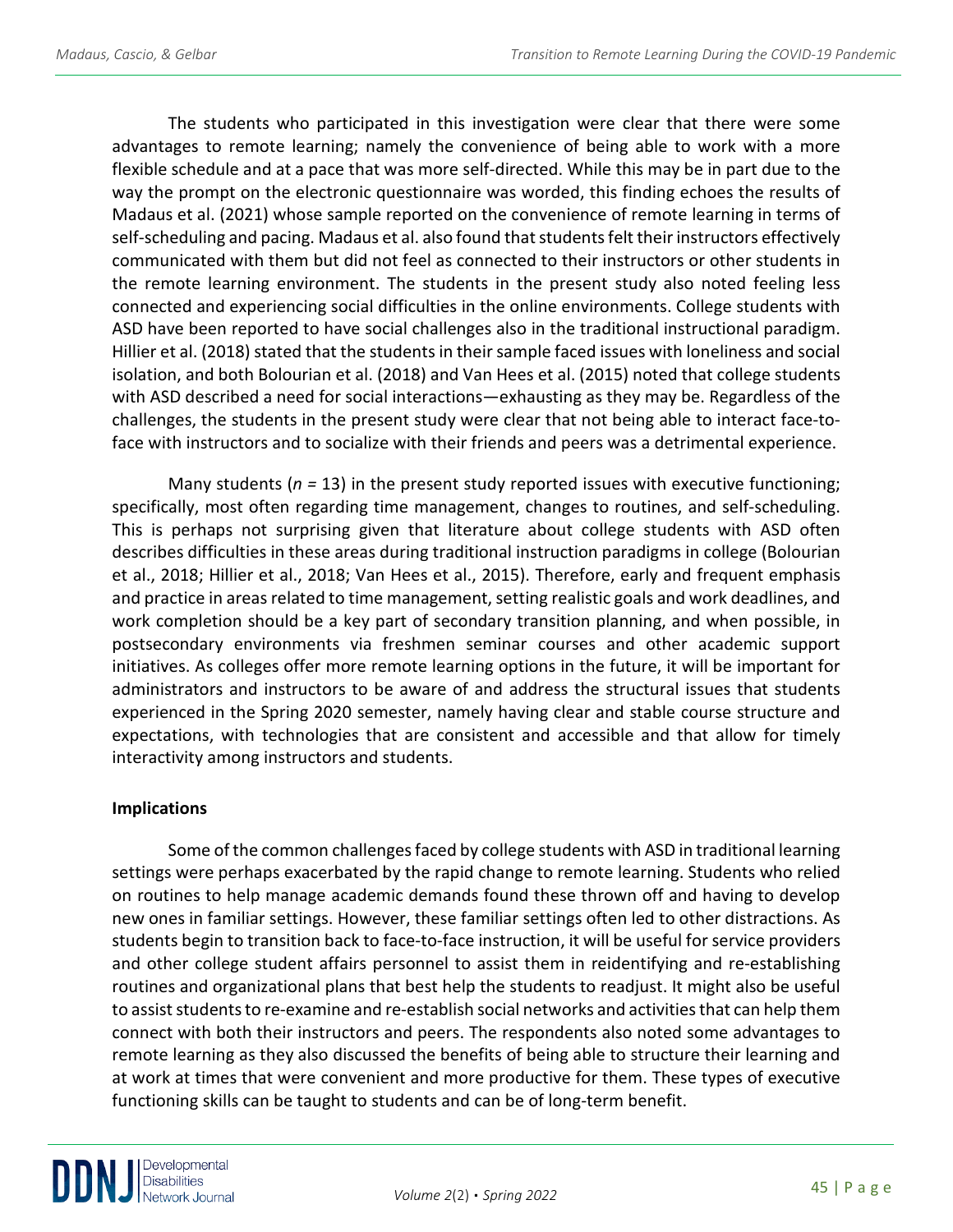## **Limitations**

The switch to remote learning in the Spring 2020 semester was a rapid, complex, and dynamic experience. We recognize that individualized interviews would reveal richer and deeper insights than written responses to an open-ended query. As noted, the students described within this investigation participated in individual interviews about their secondary and postsecondary experiences as part of a larger parent study. Those interviews began and were held prepandemic, or right as the pandemic was shifting learning into remote formats, so exploring students' perceptions about this topic was not a consideration when the full interviews were conducted. The students agreed to answer follow-up questions about their interview, and the timing of this part of data collection at the end of the Spring 2021 semester lent itself to an inquiry about this topic. We sought to capture and record an important point in history with a purposive sample of students with disabilities at minimal intrusion into their time.

We also recognize that a broad definition of academically talented students was used, in keeping with the rationale used by Reis et al. (2021). Moreover, we acknowledge that the *U.S. News and World Report* (2021) *Best National University Rankings* is only one way to capture the "competitiveness" of the institutions in which the students were enrolled. However, it does provide a commonly used framework by which institutions are ranked, including the competitiveness of their admissions process.

#### **Summary**

It is important to note that the present results capture the perceptions of college students with ASD regarding the Spring 2020 semester specifically. However, as noted by Madaus et al. (2021), such descriptions provide future researchers with a "clear benchmark" for understanding student experiences during this unprecedented point in time. Future investigations should continue to explore student experiences with remote learning, especially as colleges transition to hybrid and eventually back to face-to-face instruction. Given the academic challenges faced by students with ASD, such knowledge is critical to enhancing their success in college.

#### **References**

AHEAD-Ireland. (2020, May). *Learning from home during COVID-19: A survey of Irish FET and HE students with disabilities. Blackrock, Co. Dublin: AHEAD Educational Press*[. https://www.ahead.ie/userfiles/](https://www.ahead.ie/userfiles/%20files/shop/free/Learning%20from%20Home%20During%20Covid-19%20-%20A%20Survey%20of%20%20Irish%20FET%20and%20HE%20Students%20with%20Disabilities.pdf)  [files/shop/free/Learning%20from%20Home%20During%20Covid-19%20-%20A%20Survey%20of](https://www.ahead.ie/userfiles/%20files/shop/free/Learning%20from%20Home%20During%20Covid-19%20-%20A%20Survey%20of%20%20Irish%20FET%20and%20HE%20Students%20with%20Disabilities.pdf)  [%20Irish%20FET%20and%20HE%20Students%20with%20Disabilities.pdf](https://www.ahead.ie/userfiles/%20files/shop/free/Learning%20from%20Home%20During%20Covid-19%20-%20A%20Survey%20of%20%20Irish%20FET%20and%20HE%20Students%20with%20Disabilities.pdf)

- Braun, V., & Clarke, V. (2006). Using thematic analysis in psychology. *Qualitative Research in Psychology, 3*(2), 77-101[. https://doi.org/10.1191/1478088706qp063oa](https://doi.org/10.1191/1478088706qp063oa)
- Bolourian, Y., Zeedyk. S. M., & Blacher, J. (2018). Autism and the university experience: Narratives from students with neurodevelopmental disorders. *Journal of Autism and Developmental Disorders, 48*, 3330-3343.<https://doi.org/10.1007/s10803-018-3599-5>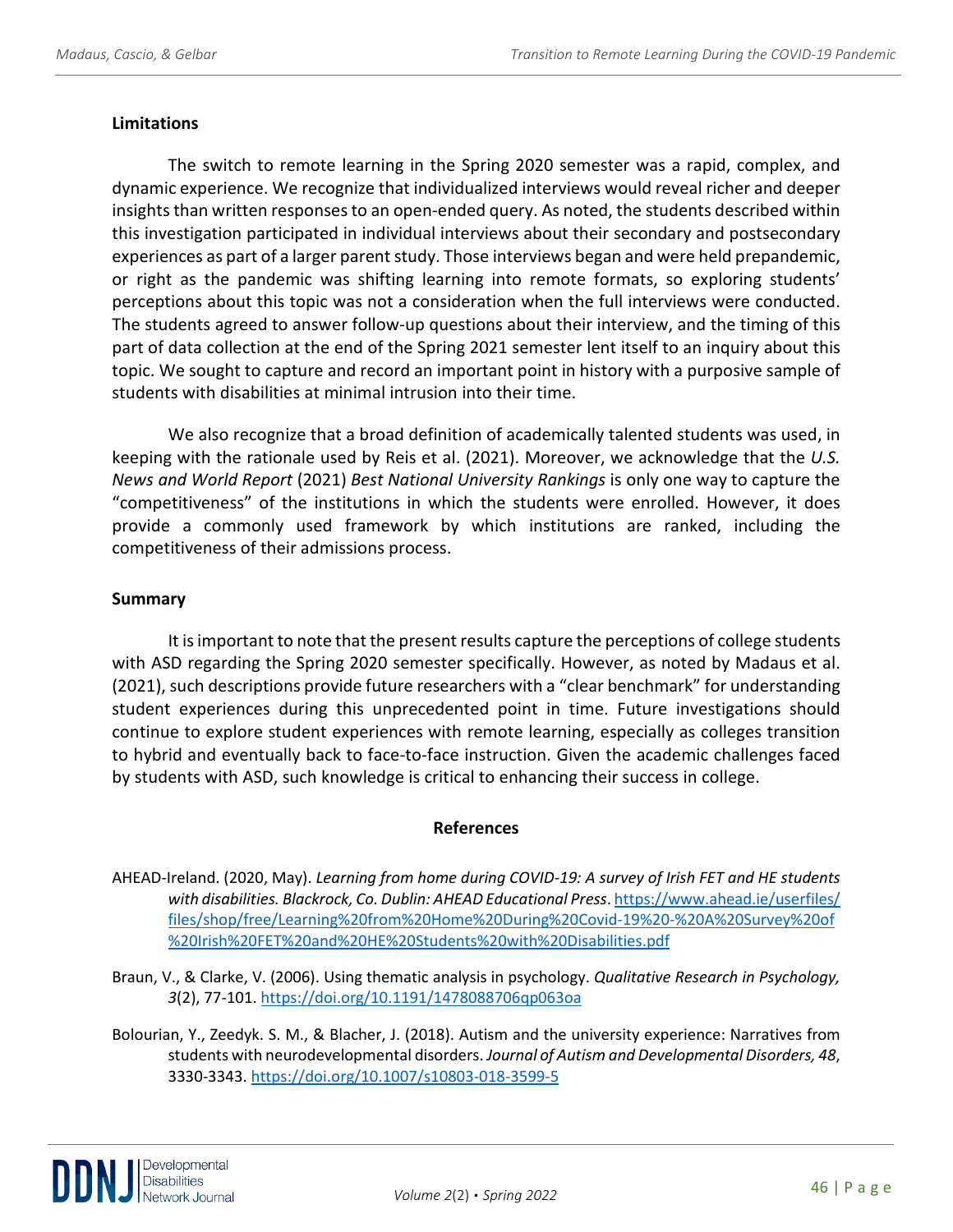- College Crisis Initiative @ Davidson College. (2020, August). *Institutional response to COVID-19.*  <https://collegecrisis.shinyapps.io/dashboard/>
- Cox, B. E., Thompson, K., Anderson, A., Mintz, A., Locks, T., Morgan, L., Edelstein, J., & Wolz, A. (2017). College experiences for students with autism spectrum disorder: Personal identify, public disclosures, and institutional support. *Journal of College Student Development, 58*(1), 71-87. <https://doi.org/10.1353/csd.2017.0004>
- Dijkhuis, R., de Sonneville, L., Ziermans, T., Staal, W., & Swaab, H. (2020). Autism symptoms, executive functioning and academic progress in higher education students. *Journal of Autism and Developmental Disorders*. Advanced online publication. [https://doi.org/10.1007/s10808-019-](https://doi.org/10.1007/s10808-019-04267-8) [04267-8](https://doi.org/10.1007/s10808-019-04267-8)
- Hillier, A., Goldstein, J., Murphy, D., Trietsch, R., Keeves, J., Mendes, E., & Queenan, A. (2018). Supporting university students with autism spectrum disorder. *Autism*, *22*(1), 20-28.
- Kunkes, I. (2020) *SAEO student COID-19 survey summary*. Richmond, VA: Virginia Commonwealth University.
- Lalor, A., & Banerjee, M. (2021, May 11). *Responding to COVID-19: A National Survey of Postsecondary Disability Services*. Presentation to the 12th Annual CUNY Accessibility Conference, online.
- Madaus, J. W., Gelbar, N., Faggella-Luby, M., & Dukes, L. L., III. (2021). Experiences of students with disabilities during the COVID-19 interruption of in-person instruction. *Journal of Postsecondary Education and Disability*, *34*(1), 5-18.
- National Center for Education Statistics. (2019). *Students with disabilities.* National Center for Educational Statistics.<https://nces.ed.gov/pubs2018/2018432.pdf>
- Reis, S., Gelbar, N., & Madaus, J. (2021). Exploring the academic success of twice exceptional college students with autism spectrum disorders. *Journal of Autism and Developmental Disorders*. <https://doi.org/10.1007/s10803-021-05290-4>
- Sanford, C., Newman, L., Wagner, M., Cameto, R., Knokey, A. M., & Shaver, D. (2011). *The post-high school outcomes of young adults with disabilities up to 6 years after high school. Key Findings from the National Longitudinal Transition Study-2 (NLTS2)* (Publication No. NCSER 2011-3004). Menlo Park, CA: SRI International[. https://nlts2.sri.com/reports/2011\\_09/index.html](https://nlts2.sri.com/reports/2011_09/index.html)
- Scott, S., & Aquino, K. (2020). *COVID-19 transitions: Higher education professionals' perspectives on access barriers, services, and solutions for students with disabilities*. Huntersville, NC: The Association on Higher Education and Disability.
- Scott, S., & Aquino, K. (2021). *COVID-19 transitions: An update on access, barriers, and supports nine months into the pandemic.* Huntersville, NC: The Association on Higher Education and Disability.
- Syed, M., & Nelson, S. C. (2015). Guidelines for establishing reliability when coding narrative data. *Emerging Adulthood, 3*(6), 375-387. <https://doi.org/10.1177/2167696815587648>
- U.S. Department of Education. (2017, December). *Characteristics and outcomes of undergraduates with disabilities*.<https://nces.ed.gov/pubs2018/2018432.pdf>